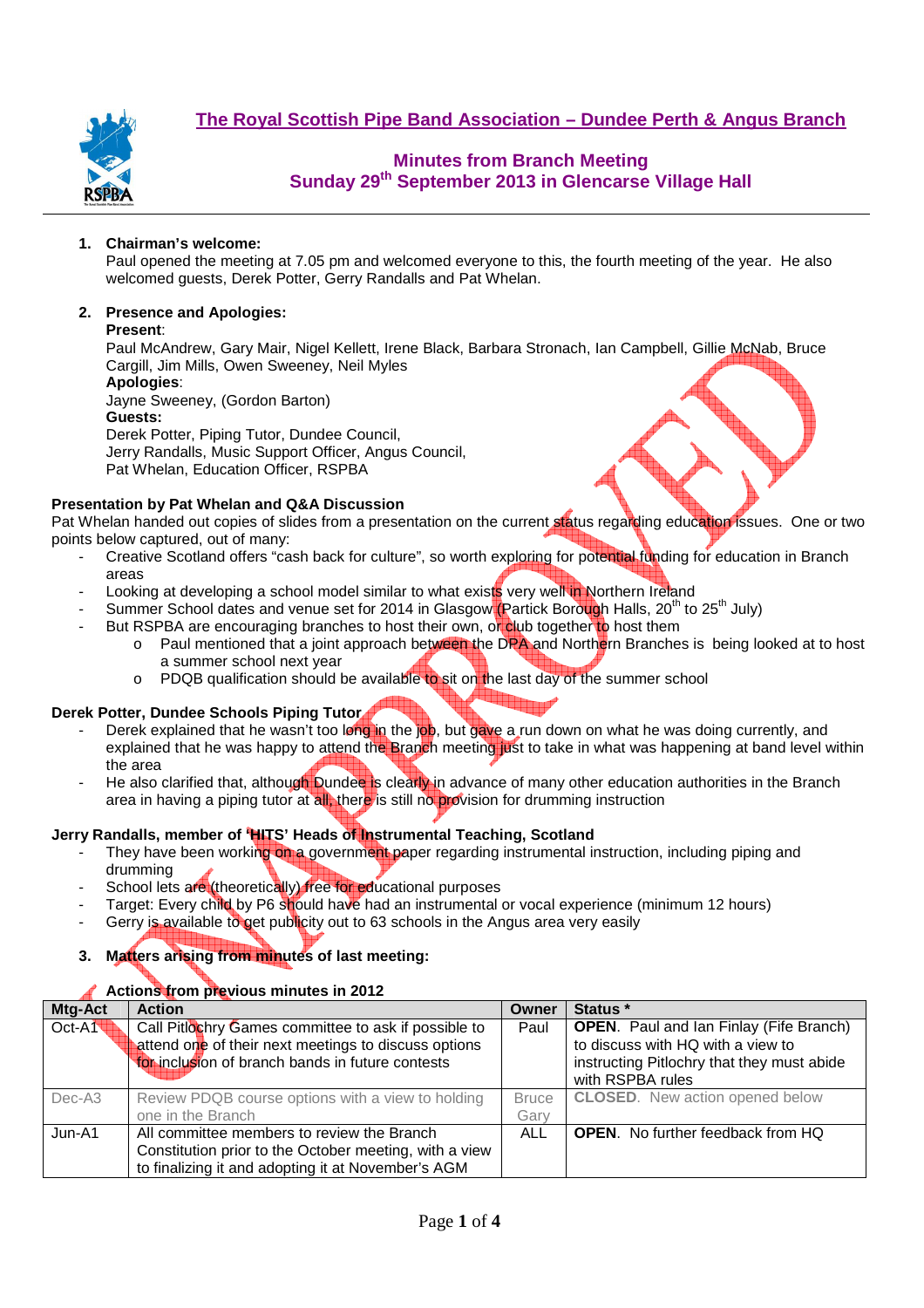

# **Minutes from Branch Meeting Sunday 29th September 2013 in Glencarse Village Hall**

## **Actions from March minutes**

| Mtg-Act | <b>Action</b>                                     | Owner | Status *                                      |  |  |
|---------|---------------------------------------------------|-------|-----------------------------------------------|--|--|
| Mar-A3  | Consider implementing a pilot player registration | Paul  | <b>OPEN.</b> Paul will bring up again at next |  |  |
|         | database                                          |       | board of directors                            |  |  |
| Mar-A6  | Circulate proposed new playing format for Branch  | Garv  | <b>CLOSED.</b> See proposals and decisions    |  |  |
|         | solos, first to Committee, then to all bands for  |       | below                                         |  |  |
|         | comment / input                                   |       |                                               |  |  |

### **New Actions from August minutes**

| <b>NGW ACHONS HOME August IMMUSS</b> |                                                            |       |                                             |
|--------------------------------------|------------------------------------------------------------|-------|---------------------------------------------|
| Mtg-Act                              | <b>Action</b>                                              | Owner | Status *                                    |
| Aug-A1                               | Print out plenty of Perform in Perth entries and           | Nigel | <b>OPEN.</b> Gary mentioned the forms are   |
|                                      | bring to the Vale contest in January. Also make a          |       | already published on the PiP website, so    |
|                                      | point of mentioning at the AGM.                            |       | we can bring entries to the AGM             |
| Aug-A2                               | Speak further with John Nevans to explore the idea         | Paul  | <b>OPEN.</b> DPA and Aberdeen               |
|                                      | of a week-long Easter/Summer/Autumn "Band                  |       | Branch to meet and to try and push          |
|                                      | Camp"                                                      |       | something through asap.                     |
| Aug-A3                               | Forward on details of German 700 <sup>th</sup> Anniversary | Gary  | <b>CLUBED.</b> Cary has sent to the general |
|                                      | invite to Stirlingshire Branch and also Jason / HQ         |       | mailbox. The response.                      |
|                                      | for "News"                                                 |       |                                             |
| Aug-A4                               | Draft a proposal for presentation to HQ regarding          | Gary/ | CLOSED. Bruce forwarded on a "Case for      |
|                                      | grade re-structuring, probably to 5 Adult Grades,          | .lan  | Grate 5" document for review. New action    |
|                                      | with a possible "Premier" Grade for the top 12             |       | opend below                                 |
|                                      | Grade 1 Bands.                                             |       |                                             |
| Aug-A5                               | Check Tulliallan is registered with the RS4 A and          | Gary  | <b>SED.</b> Confirmed that they are part of |
|                                      | then publish Crieff draw to both websites                  |       | Stirling Branch.                            |
|                                      |                                                            |       |                                             |

#### **4. Approval of previous minutes Approved**: Irene **Seconded**: Ian

## **5. Correspondence:**

- Survey about the Worlds has been completed. Most branch bands have now replied.
- McKenzie were presented with a "Junior Heavyweight" trophy at Pitlochry, Gary wrote to the games committee and they agreed, saying that the original trophy was unavailable so they just presented "any trophy<sup>1</sup>
- Nigel had some correspondence with Jason Lafferty (HQ webmaster) who is willing to publish Open results from appropriate contests if HQ advise they are OK with this. Paul to bring up at next Director's Meeting.

Letter received from Crieff saying how disappointing the contest was, as they made a significant loss on the day. The committee discussed this briefly and concluded that there are many areas which could be modified to significantly reduce the cost in comparison to the way the event was run this year. It was also noted that the committee took exception to criticism in the letter that little support was given to running the event, as both Paul and Gary went out of their way on many occasions to discuss and meet with the organisers and offer advice.

Barbara has submitted a letter tendering her resignation (after over 30 years' service) with effect from tonight. Paul replied on behalf of the branch that we are sorry to see Barbara go, and thanked her very much for all her support. These sentiments were echoed by all, followed by a spontaneous round of applause.

## **6. Treasurer's Report:**

Irene presented the latest figures in the Current and Special Accounts. (Separate report, data remains confidential)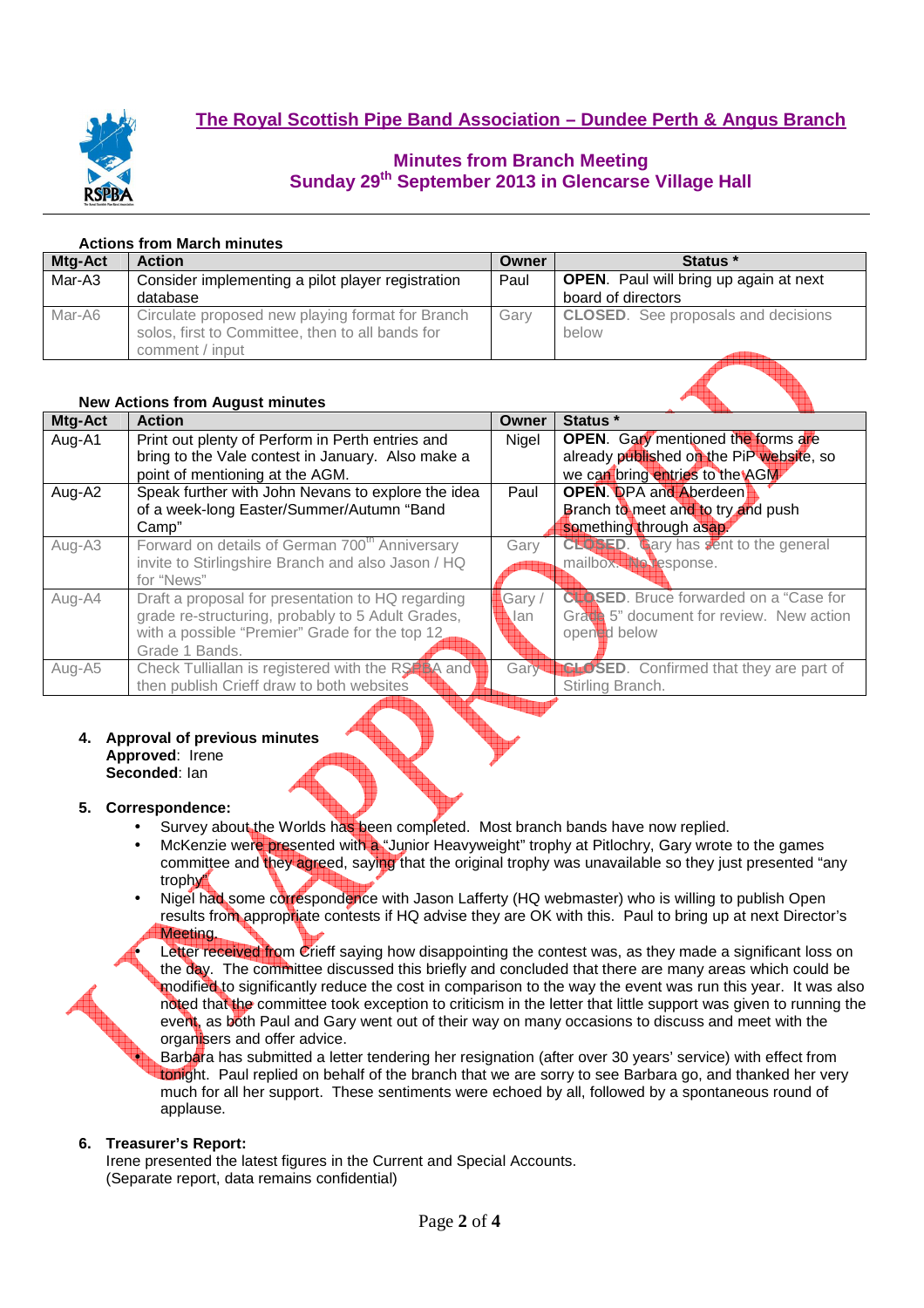

**The Royal Scottish Pipe Band Association – Dundee Perth & Angus Branch**

# **Minutes from Branch Meeting Sunday 29th September 2013 in Glencarse Village Hall**

Irene mentioned that a very kind donation has been made to the Branch, the church collection held at the funeral of David Fullerton. Gary to write back to express the Branch's appreciation.

#### **7. Director's Report:**

• No specific Director's Report this time

#### **8. Music Board Report:**

Bruce reported briefly as follows:

- Branch grading changes:
	- o The Vale 3B band goes to 3A
	- o Dundee BB's went from 4B to 3B
- Bruce forwarded a document "The case for Grade 5" to Nigel. All committee members to have a read and make any comments back prior to next meeting.
- North of Scotland Branch is looking at holding a Pipe Band Musicianship course. 50 hours classwork and 70 hours personal study. (The coursework would probably be spread over several Sundays, for example) This course could be seen as a first step towards becoming an adjudicator.

#### **9. Website Report:**

- No report this time due to lack of remaining time in the meeting.
- Photos of trophies and winners names to go on website as and when Neil gets them

#### **10. AOCB:**

### **Branch solos playing format discussion**

- Topic: Confined to Branch or not:
- o **Decision**: Confined to Branch again for this year, decision to be reviewed for future years
- Topic: Playing format Option 1 (little change) or Option 2 as per previously tabled:
	- o **Decision**: Option 2 with amendments/clarifications below:
		- Events 3, 4, 11, 12 and 16 (MAP Marches) to be confined to players from Grade 4 or N/J bands
			- **MAP March entrants must not have previously won the MAP March category (will only be** applicable from next year onwards)
			- Grade 4 or N/J players, if they or their tutors feel appropriate, can choose to play in the MSR categories **instead** of the MAP Marches, but not as well as.
		- All 18 and under players may also enter Open events in the same category as their 18 and Under contest
- Topic: Piobaireachd or not:
- o **Decision**: Not for this year at least, decision to be reviewed for future years
- Topic: Fees:
- **Decisions:** Entry £3 per event, £3 per spectator, Programmes free, but donations accepted

# **New Branch Championship trophy (Owen)**

The "Sounds of Strathearn" trophy has been donated for one of the Branch Championships, for as long as a competition remains in Crieff

# **Adult Open Drumming Trophy (solos)**

This is probably one of the oldest in the Branch, but just some recent history of winner's names are missing. Would the Branch be able to locate the names and put them in? Gary to investigate.

**Additional points from Perth & District.** (Due to lack of time these were not discussed at the meeting, but it was agreed to add them to the minutes for consideration at the next meeting):

**A. Points relating to Major contests in 2013:**